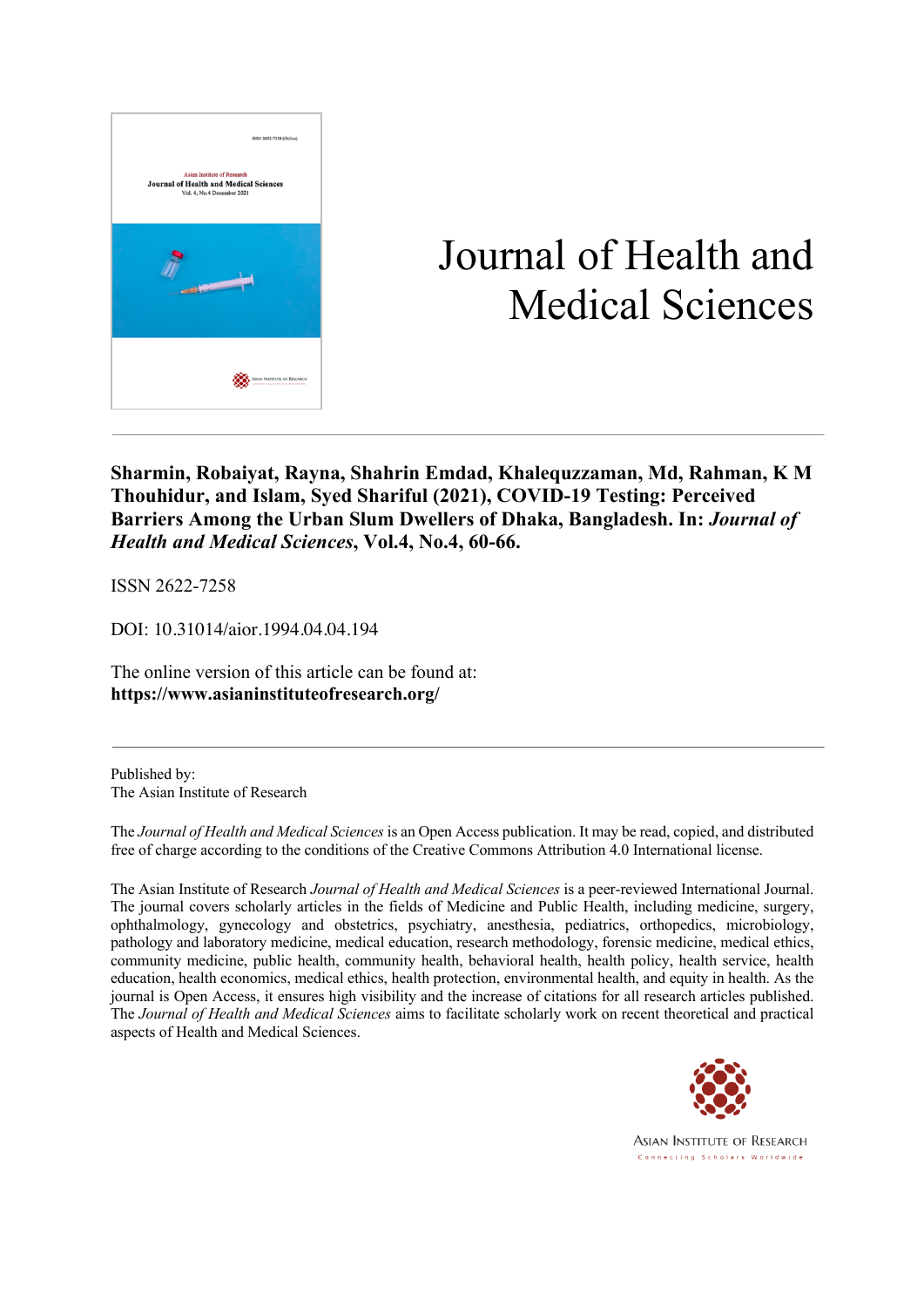

# COVID-19 Testing: Perceived Barriers Among the Urban Slum Dwellers of Dhaka, Bangladesh

Robaiyat Sharmin<sup>1\*</sup>, Shahrin Emdad Rayna<sup>2\*</sup>, Md Khalequzzaman<sup>3</sup>, K M Thouhidur Rahman<sup>4</sup>, Syed Shariful

Islam5

1,2,3,4,5 Department of Public Health and Informatics, Room # 309, Block # B, Bangabandhu Sheikh Mujib Medical University, Shahbag, Dhaka 1000, Bangladesh

\* Both the authors contributed equally to this paper

Correspondence: Dr Md Khalequzzaman, Department of Public Health and Informatics, Room # 309, Block # B, Bangabandhu Sheikh Mujib Medical University, Shahbag, Dhaka 1000, Bangladesh, Email: zaman.dphi@bsmmu.edu.bd, romenraihan@yahoo.com, Phone: +8801711602222, ORCID iD: 0000-0003-4638- 7469.

## **Abstract**

Background: Urban slum dwellers are unduly affected by COVID-19, and low testing rates among them are worsening their situation. This study aimed to explore the perceived barriers to COVID-19 testing in the slums, which is crucial to its surveillance, tracking, and allocating resources to combat the pandemic. Methods: A quantitative study with a cross-sectional design was conducted among 149 urban slum dwellers ( $\geq$ 11 years of age), who had previously experienced COVID-19 like symptoms. They were identified from an existing slum cohort at Bauniabadh, Dhaka. Information related to their testing status and perceived barriers was acquired by a telephone survey from October to November 2020. Results: The mean age of the respondents was 34.4±15.6 years, and 58.4% of them were female. Fever (79.2%) and cough (74.5%) were the most common symptoms mentioned. Only 6.7% of the respondents had undergone COVID-19 testing. Fast relief (within 1-3 days) from symptoms (87.6%) was the most prevailing barrier to testing, seen across all age and education groups. Negative advocacy regarding the testing from family and friends (46.7%), participants uncertainty about the guidelines, site, cost, and schedule of testing (15.3%), and a general belief that 'COVID-19 is not a disease of slum people instead, it is an affliction of the rich folk' (20.4%), were the other cited barriers. Conclusions: The COVID-19 testing rate remained very low among the urban slum dwellers. To remove the barriers to testing, tailored behavioral change communication and augmenting the resources for testing are necessary to curb the spread in the slums.

**Keywords:** COVID-19 Testing, Bangladesh, Urban Slum Dwellers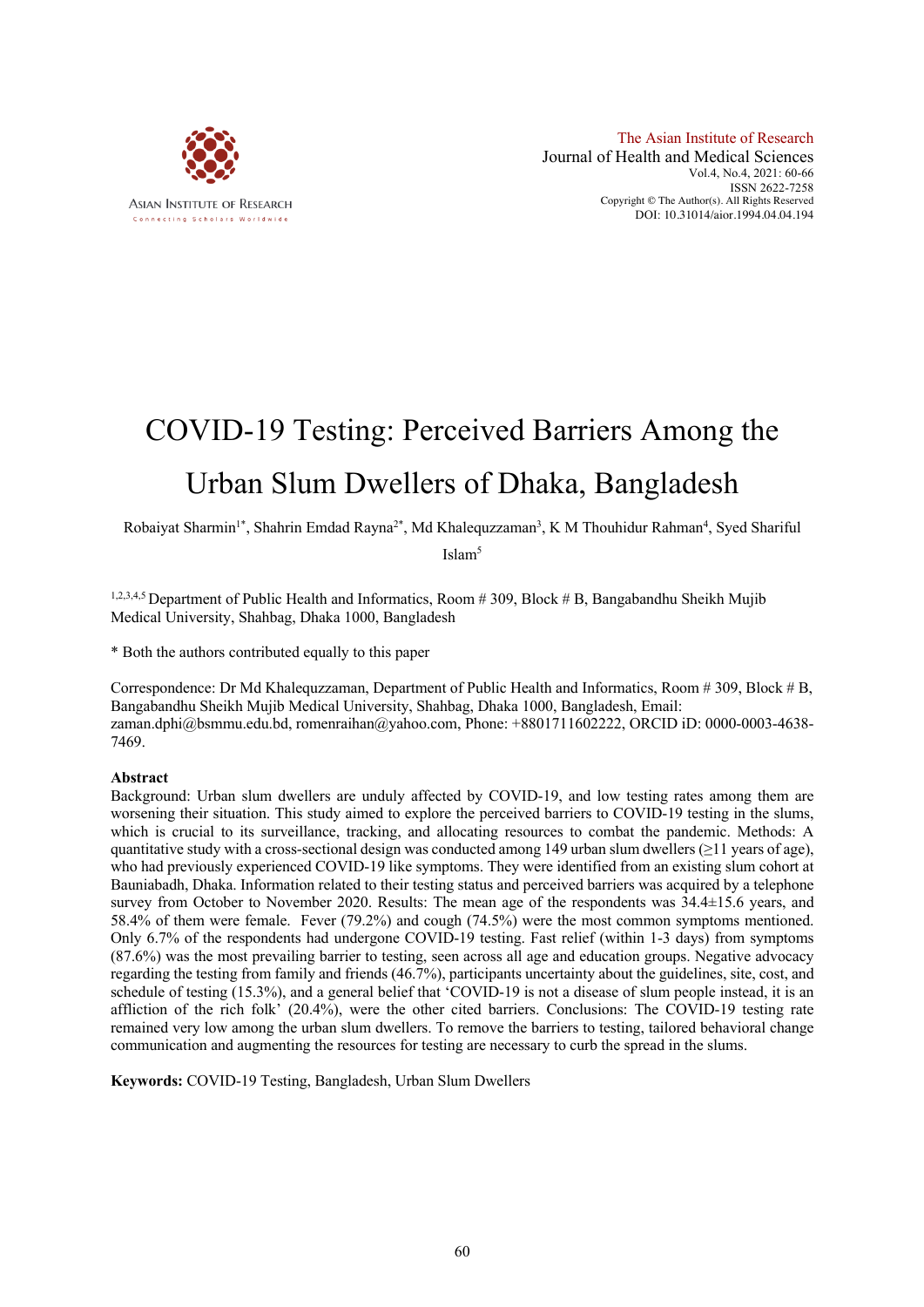# **1. Introduction**

The World Health Organization (WHO) declared the coronavirus disease 2019 (COVID-19) outbreak a pandemic in March 2020, and it has spread to more than 200 countries, with severe public health and economic consequences (Tilford et al., 2020). The effective management of COVID-19 outbreak primarily relies on constant surveillance by testing (Tandel et al., 2021), as it plays a vital role in mapping the spatial distribution of the virus and taking measures to contain the contagion (Rahaman et al., 2020). Amid the estimated 90% of all reported COVID-19 cases, urban areas have become the epicenter of the pandemic (United Nations Policy Brief, 2020). Within the cities, COVID-19 has disproportionately affected the urban slum dwellers, since the slums are recognized hotspots for the transmission (Lau et al., 2020). Dhaka, the capital city of Bangladesh, has listed 3394 slums, with over six hundred thousand people inhabiting them (The Daily Star, 2019). In a recent study conducted by Islam et al., (2020) revealed that majority of the slum dwellers in Bangladesh had very limited knowledge of COVID-19, but it was intriguing to observe that they exhibited positive attitudes and favorable preventive practices towards COVID-19 (Islam et al., 2020). In spite of such reassuring results, Hossain et. al., (2020) reported that none of the participants of his study went for COVID-19 testing, despite having experienced symptoms for COVID-19 (Hossain et al., 2020). Among the few reasons assumed by the experts for the possible low testing rates in Bangladesh, included the unequal distribution of test centers across the country to the population density, charging a fee for testing, multiple testing scams, loss of confidence in the health care systems, delay in receiving results, and the loss of jobs, leading to economic difficulties especially for the poor (Cousins, 2020). While reviewing to date, no studies have been conducted to understand the barriers towards testing, targeting vulnerable populations. Therefore, this study was designed to explore the barriers to COVID-19 testing among the urban slum dwellers of Bangladesh.

# **2. Materials and methods**

The cross-sectional study was conducted among the urban slum dwellers of Bauniabadh, Mirpur in Dhaka city, Bangladesh. The socio-demographic profile of this urban slum has been described elsewhere (Khalequzzaman et al., 2017). The study participants were recruited from an ongoing cohort study titled Bangladesh Longitudinal Investigation of Emerging Vascular and Nonvascular Events in an urban slum setting (BELIEVE Slum study) conducted at Bauniabadh, since 2019 by the Department of Public Health and Informatics, Bangabandhu Sheikh Mujib Medical University (BSMMU). In this cohort, a total of 5200 participants have been recruited, among which 3700 participants were under telephone-based review for any presenting COVID-19 infection symptoms since June 2020. Among those inquired previously, 200 participants were identified as potential participants for this study, who were more than 11 years of age, and had previously experienced any of the five common COVID-19 infection like symptoms - fever, sore throat, cough, difficulty in breathing, and loss of sense of smell and taste. From this, an estimated sample size of 150 participants was calculated. The respondents for this study were selected from the sampling frame by a computer-generated simple random sampling technique. A pretested semistructured questionnaire was used for data collection. The questionnaire included questions regarding basic demographics, awareness of COVID-19, knowledge of symptoms, perceived risk, practicing current preventive measures such as handwashing, quarantine, social distancing, testing if symptoms arise, and barriers to undertaking COVID-19 testing. In order to minimize the risk of COVID-19 transmission, in-person interviews were avoided, and the interview was done over the telephone. Survey responses were collected from October 2020 to November 2020. The interviews, consent and assent of the participants were all audio recorded. Informed verbal consent was taken from each participant above the age of 18 years. For respondents between the age of 11 to 17 years, verbal assent was taken from the adolescent and informed verbal consent from their parents before commencing the interview. This study received ethical clearance from the Institutional Review Board of BSMMU (Reference No. BSMMU/2020/3214).

All the survey responses were analyzed initially by using frequency distribution, mean and standard deviation. They were then tabulated by gender, age and education level to generate basic descriptive tables. Intergroup differences were assessed for statistical significance within each category using chi-square tests with a significance level of  $\leq 0.05$ .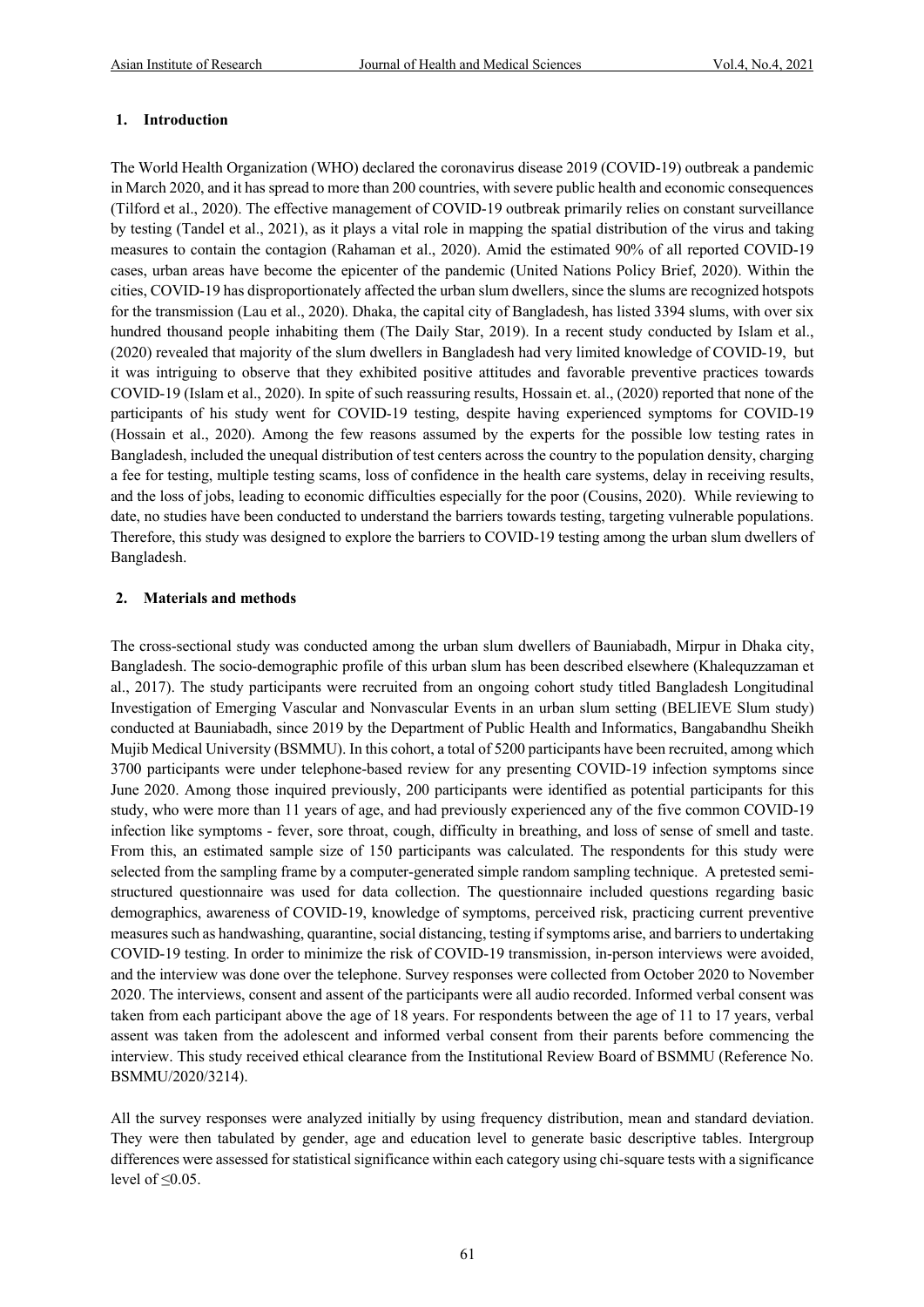# **3. Results**

A total of 198 telephone calls were placed. Out of them, 24 (12%) of the respondents reached on the phone refused to participate in the study, 22 (11%) phone numbers were found to be either switched off or did not respond to the calls, and 3 (1.5%) of the respondents were excluded from the interviews as they did not fulfill our inclusion criteria. Therefore, a total of 149 interviews were completed. Descriptive statistics of the participants are presented in Table 1, where females (58.4%) represented over half of the respondents. The mean age of the respondents was 34.4±15.6 years, and the highest proportion (23.5%) belonged to the age group of 35-44 years. The majority (56.5%) of the respondents had completed their education only up to the primary level, and almost half (48.4%) of the subjects were homemakers. Fever (79.2%) and cough (74.5%) were mentioned as the most common COVID-19 like symptoms present among the respondents preceding the study. A substantial proportion (93.3%) of them did not go for COVID-19 testing even though they had COVID-19 like symptoms previously.

| Table 1. Study participant characteristics $(19 - 147)$ |                 |
|---------------------------------------------------------|-----------------|
| <b>Variables</b>                                        | n(%)            |
|                                                         |                 |
| Age (in years)                                          |                 |
| $11 - 17$                                               | 21(14.1)        |
| 18-24                                                   | 31(20.8)        |
| 25-34                                                   | 25(16.8)        |
| 35-44                                                   | 35(23.5)        |
| 45-54                                                   | 18(12.1)        |
| > 55                                                    | 19(12.8)        |
| Age (Mean $\pm$ SD)                                     | $34.4 \pm 15.6$ |
| Gender                                                  |                 |
| Male                                                    | 62(41.6)        |
| Female                                                  | 87 (58.4)       |
| Religion                                                |                 |
| Islam                                                   | 147 (98.7)      |
| Hindu                                                   | 2(1.3)          |
| <b>Marital status</b>                                   |                 |
| Married                                                 | 101(73.2)       |
| Unmarried                                               | 30(21.7)        |
| Widow/Widower                                           | 7(5.1)          |
| <b>Educational attainment</b>                           |                 |
| No formal education                                     | 25(19.6)        |
| Up to primary                                           | 78 (56.5)       |
| Secondary and above                                     | 31(23.2)        |
| Occupation                                              |                 |
| Service                                                 | 33 (27.6)       |
| Small trade                                             | 29 (23.3)       |
| Student                                                 | 27(22.6)        |
| Homemaker                                               | 60(48.4)        |
| Reported COVID-19 infection like symptoms in the last 3 |                 |
| months (Multiple responses)                             |                 |
| Fever                                                   | 118 (79.2)      |
| Cough                                                   | 111(74.5)       |
| Sore throat                                             | 53 (35.6)       |
| Difficulty in breathing                                 | 4(2.7)          |
| Loss of sense of taste and smell                        | 1(0.7)          |
| <b>COVID-19 testing status</b>                          |                 |
| No                                                      | 139 (93.3)      |
| Yes                                                     | 10(6.7)         |

Table 2 reveals the mentioned barriers towards COVID-19 testing. Relief from symptoms within 1-3 days (87.6%), negative counseling regards testing from family and friends (46.7%), the belief that COVID-19 is not a disease of slum people, instead it is an affliction of the rich people (20.4%), and not knowing when, how and where to get tested (15.3%) were the most common barriers to COVID-19 testing. There was no significant difference observed

Table 1: Study participant characteristics (N=149)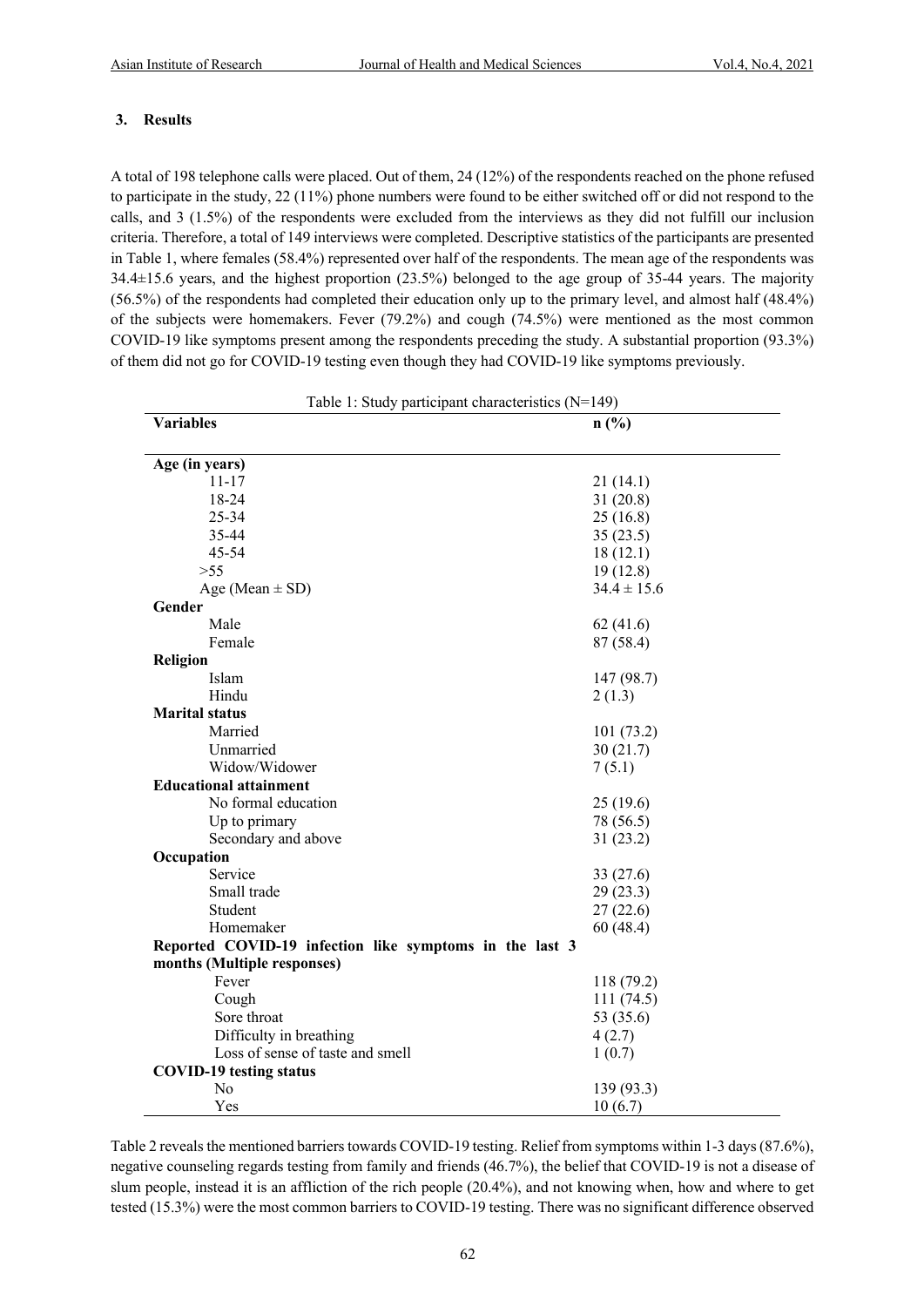between the male and female respondents considering the drawbacks of testing. Fast relief from symptoms within 1-3 days and negative counseling from family and friends were the significant barriers among the relatively younger respondents (11-34 years). Among the respondents with secondary and above education levels, 93.5% mentioned fast relief from symptoms was the common cause for not undertaking COVID-19 testing. On the other hand, respondents who are ≥35 years and with no formal education, significantly did not go for testing as they believed that COVID-19 is not a disease of slum people, and even if they were infected, they would be cured by the Almighty. Other significant reasons also included the respondents not knowing when, how and where to get tested and being too weak or ill to go for COVID-19 testing.

# **4. Discussion**

This study was designed to identify the barriers for COVID-19 testing among the urban slum residents who had previously experienced COVID-19 infection-like symptoms. The top two clinical symptoms experienced by the respondents of this study were fever (79.2%) and cough (74.5%). Many previous COVID-19 related studies also had mentioned fever and cough as the most reported symptoms experienced by their respondents (Abdelhafiz et al., 2020; Ahdab, 2020; Austrian et al., 2020; Clements, 2020; Lau et al., 2020). In this study, a very small fraction of the respondents (6.7%) went for testing when they had experienced symptoms. This finding is complementary to another study conducted previously in Bangladesh, where the respondents who had experienced COVID-19 like symptoms, none underwent testing (Hossain et al., 2020). This slight difference in the testing rate might be explained by the time lapse between the two studies, where possibly, there might have been an increase in the number of testing facilities, reduction in the appointment related complexities, and reduced fear related to testing, which might account for this small increase in the number of testings.

The most voiced barriers towards COVID-19 testing identified in this study were, fast relief (within 1-3 days) from symptoms (87.6%), negative advocacy regarding the testing from family members, relatives or friends (46.7%), confusion about when, how and where to get tested (15.3%) and general belief that COVID-19 is not a disease of slum people, instead it is an affliction of the rich people (20.4%). Avoiding testing due to fast relief from symptoms was a unique barrier found in this study, which was seen highest among all age groups and education levels. Among the few literatures describing the barriers to COVID-19 testing, none mentioned this particular barrier. Comparable reasons with regards to 'symptoms' to avoid testing were cited by Bonner et al. (2020), where the participants mentioned they were unsure if their symptoms were bad enough, unsure if the symptom needs testing, symptoms were due to something else and will wait for the symptoms to get worse before doing COVID-19 testing (Bonner et al., 2020). Discouragement and negative advocacy from family and/or friends, played another prominent role in avoiding COVID-19 testing among the participants and was significantly seen in the younger age groups. This negative counseling possibly rises from insufficient knowledge about the importance of the testing, lack of credibility of the testing, mistrust on the health care workers, multiple testing scams (Cousins, 2020) and existing misinformation about COVID-19 (Barua et al., 2020). Such discouragement and negative advocacy were reported previously as barriers to testing for other infectious diseases such as in human immunodeficiency virus infection (Denison et al., 2008). Furthermore, not knowing when and where to get tested, thinking that the test is expensive, added to their confusion about testing. A study conducted in the United States reported similar confusion about testing, where frequent changes to the Centers for Disease Control and Prevention guidelines during the COVID-19 pandemic prevented people from clearly knowing when and where to test (McElfish et al., 2021). Similarly, a study conducted in Australia reported that 7.1% of their respondents were unaware of how, when, and where to get tested, 11% thought that testing was painful and 5.0% were concerned about getting infected in the testing center (Bonner et al., 2020). To overcome these obstacles, some possible solutions include using community non-governmental organizations, schools, and community centers as mobile testing centers for easy access, developing community-based applications, and paying attention to systematically listing the nearest testing centers, hours of operation, testing criteria and cost (McElfish et al., 2021).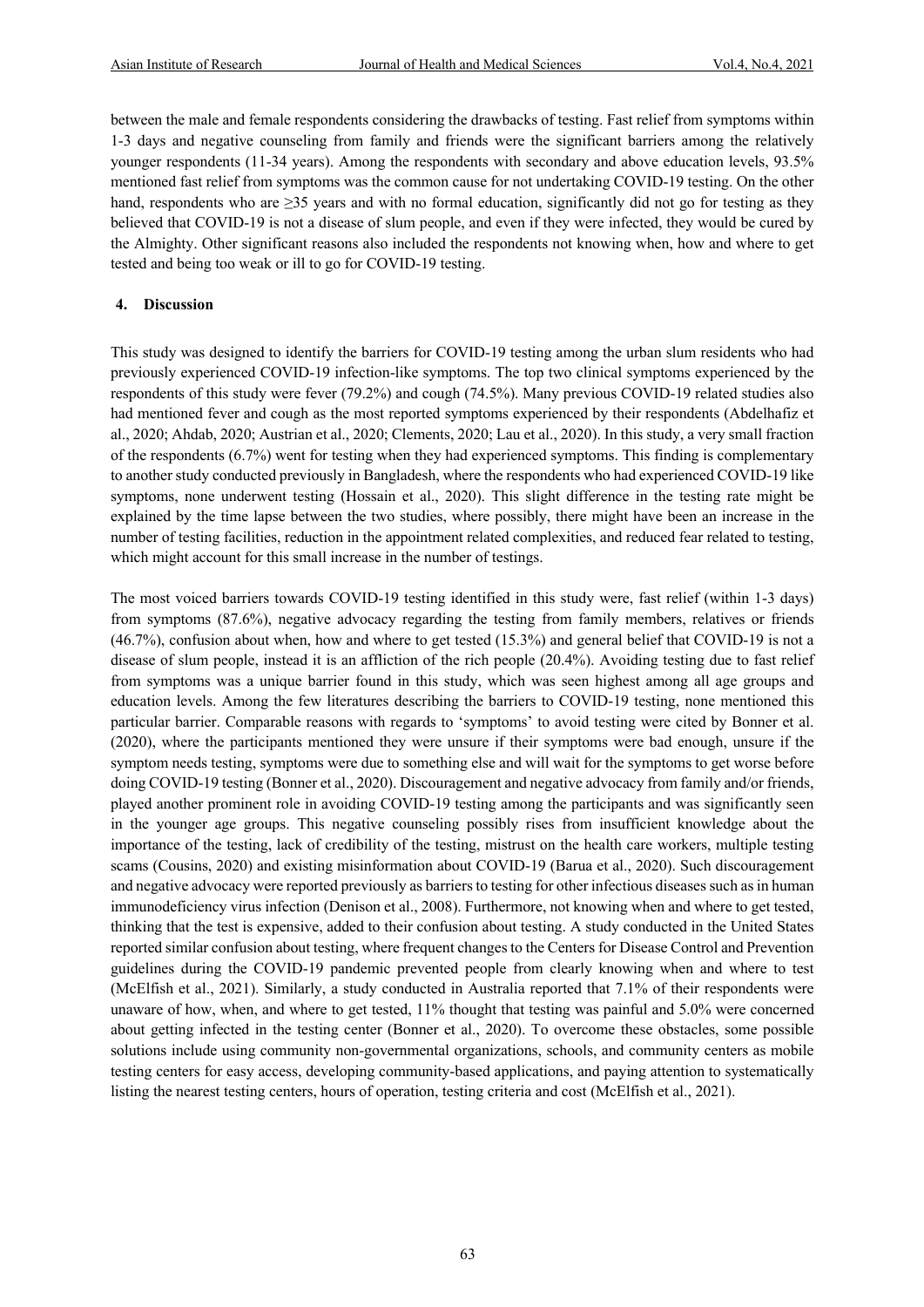## Table 2: Perceived barriers to COVID-19 testing among the respondents with gender, age category and education

|                                                     | Age category              |                         |                           |                           |                           |                           | Education                |                          |        |                                  |                         |                           |        |               |
|-----------------------------------------------------|---------------------------|-------------------------|---------------------------|---------------------------|---------------------------|---------------------------|--------------------------|--------------------------|--------|----------------------------------|-------------------------|---------------------------|--------|---------------|
| <b>Barriers</b>                                     | Male                      | Female                  | $11 - 17$<br>years        | 18-24<br>years            | 25-34<br>vears            | 35-44<br>years            | 45-54<br>vears           | >55<br>years             |        | N <sub>0</sub><br>educa-<br>tion | Primary<br>and<br>below | Secondary<br>and above    |        | Overall       |
| Relieved from<br>symptoms within<br>$2-3$ days      | 50<br>(87.7)              | 70<br>(87.5)            | 21<br>(100.0)             | 24<br>(85.7)              | 23<br>(100.0)             | 29<br>(87.9)              | 12<br>(75.0)             | 11<br>(68.8)             | $\ast$ | 15<br>(65.2)                     | 67<br>(91.8)            | 29<br>(93.5)              | *      | 120<br>(87.6) |
| Discouraged by<br>relatives/friends                 | 29<br>(50.9)              | 35<br>(43.8)            | 14<br>(66.7)              | 10<br>(35.7)              | 15<br>(65.2)              | 11<br>(33.3)              | 5<br>(31.3)              | 9<br>(56.3)              | $\ast$ | 8<br>(34.8)                      | 41<br>(56.2)            | 12<br>(38.7)              |        | 64<br>(46.7)  |
| It is not a disease<br>of slum dwellers             | 14<br>(24.6)              | 14<br>(17.5)            | $\boldsymbol{0}$<br>(0.0) | $\mathbf{1}$<br>(3.6)     | $\mathbf{1}$<br>(4.3)     | 6<br>(18.2)               | 8<br>(50.0)              | 12<br>(75.0)             | $\ast$ | 12<br>(52.2)                     | 13<br>(17.8)            | $\mathbf{1}$<br>(3.2)     | *      | 28<br>(20.4)  |
| Do not know how,<br>when and where<br>to get tested | 9<br>(15.8)               | 12<br>(15.0)            | $\mathbf{1}$<br>(4.8)     | $\overline{c}$<br>(7.1)   | $\mathbf{1}$<br>(4.3)     | $\overline{7}$<br>(21.2)  | 3<br>(18.8)              | $\tau$<br>(43.8)         | $\ast$ | 8<br>(34.8)                      | 10<br>(13.7)            | 3<br>(9.7)                | $\ast$ | 21<br>(15.3)  |
| Testing is<br>expensive                             | 6<br>(10.5)               | $\sqrt{5}$<br>(6.3)     | $\mathfrak{2}$<br>(9.5)   | $\mathbf{0}$<br>(0.0)     | $\boldsymbol{0}$<br>(0.0) | $\overline{4}$<br>(12.1)  | 3<br>(18.8)              | $\overline{2}$<br>(12.5) |        | 4<br>(17.4)                      | $\tau$<br>(9.6)         | $\boldsymbol{0}$<br>(0.0) |        | 11(8.0)       |
| Will be cured by<br>Almighty                        | $\overline{4}$<br>(6.5)   | $\tau$<br>(8.0)         | 1<br>(4.8)                | $\mathbf{0}$<br>(0.0)     | $\boldsymbol{0}$<br>(0.0) | $\overline{c}$<br>(5.7)   | 3<br>(16.7)              | 5<br>(26.3)              | $\ast$ | 3<br>(11.1)                      | $\,$ 8 $\,$<br>(10.3)   | $\mathbf{0}$<br>(0.0)     |        | 11(7.4)       |
| Fear of losing job                                  | $\overline{c}$<br>(3.6)   | $\overline{c}$<br>(2.5) | $\boldsymbol{0}$<br>(0.0) | $\mathbf{0}$<br>(0.0)     | $\mathbf{0}$<br>(0.0)     | $\overline{3}$<br>(9.1)   | $\mathbf{1}$<br>(6.3)    | $\mathbf{0}$<br>(0.0)    |        | $\overline{c}$<br>(8.7)          | $\mathbf{1}$<br>(1.4)   | $\mathbf{1}$<br>(3.3)     |        | 4(2.9)        |
| Severely weak /ill                                  | $\mathfrak{2}$<br>(3.5)   | $\overline{c}$<br>(2.5) | $\mathbf{0}$<br>(0.0)     | $\boldsymbol{0}$<br>(0.0) | $\boldsymbol{0}$<br>(0.0) | $\mathbf{1}$<br>(3.0)     | $\overline{2}$<br>(12.5) | $\mathbf{1}$<br>(6.3)    |        | 3<br>(13.0)                      | $\mathbf{1}$<br>(1.4)   | $\mathbf{0}$<br>(0.0)     | $\ast$ | 4(2.9)        |
| Fear of social<br>isolation                         | $\boldsymbol{0}$<br>(0.0) | $\mathbf{1}$<br>(1.3)   | $\mathbf{0}$<br>(0.0)     | $\mathbf{1}$<br>(3.6)     | $\mathbf{0}$<br>(0.0)     | $\boldsymbol{0}$<br>(0.0) | $\mathbf{0}$<br>(0.0)    | $\overline{0}$<br>(0.0)  |        | $\mathbf{0}$<br>(0.0)            | $\mathbf{0}$<br>(0.0)   | $\mathbf{1}$<br>(3.2)     |        | 1(0.7)        |

 $*P-value \leq 0.05$  was considered to be significantly associated

This study also identified how individual beliefs impacted the slum dweller's approach towards testing. The most common belief iterated by people of >55 years of age and with no formal education was that COVID-19 is not a disease of the poor; instead, it is an affliction of the rich people, hence, they thought there was no need for testing if even they had COVID-19 infection-like symptoms. Additionally, a nested religious belief was also found to influence their testing behavior. They believed that even if the slum dwellers were infected with COVID-19, they will be cured by the Almighty. It is evident that, during any disaster, epidemic or pandemic, religion plays a substantial role in influencing people's behavior (Barua et al., 2020) and already religious groups in different countries are promoting their belief in the religion that will save them from COVID-19 (Graham et al., 2021). Thereupon, to reduce the impact of such beliefs on testing, it is ideal for the government to take measures to limit the propagation of false ideas or information regarding COVID-19. One such step is to promote COVID-19 facts and dispel related myths on media platforms using an authoritative and trustworthy personality. In addition to the above, they can continuously remove fact-checked false and potentially harmful information from social media (Rosenberg et al., 2020). Another initiative that can be taken up includes directing the country's religious leaders to provide people with accurate information and creating awareness among them, amid the pandemic for the safety of the society (Barua et al., 2020).

There are some limitations in this study that warrants considerations. The small sample size of this study and the larger proportion of female respondents may influence the generalizability of the results to the slum itself. Also, the study type did not allow us to explore the barriers more in-depth and its nuanced insights for COVID-19 testing.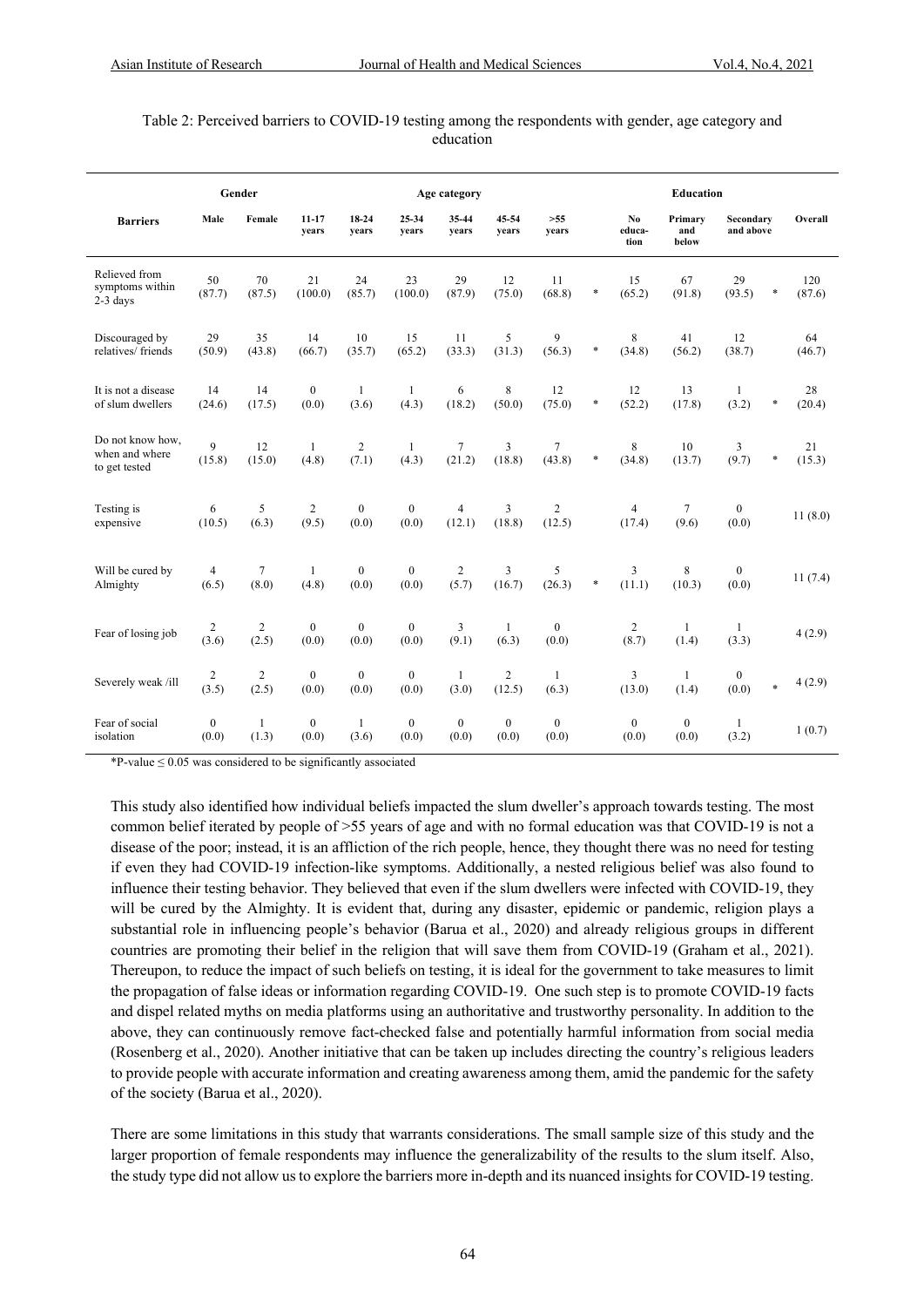# **5. Conclusions**

A very low proportion of the urban slum dwellers with COVID-19 infection-like symptoms went for testing. This behavior was influenced by barriers such as fast relief (within 1-3 days) from symptoms, negative advocacy from family and friends, uncertainty of the participants with regards to the site, cost and schedule of testing, and the belief that it is not a disease of the slum people rather is a disease of the rich people. Understanding these barriers is crucial to improving the testing rates. To mitigate these barriers, expanding on the available testing resources and behavior change communication adapted for the inhabitants of urban slums is essential to curb the spread of COVID-19 in the slums.

## **6. Declarations**

## *6.1 Acknowledgments*

The authors would like to thank all of the participants who consented willingly and enrolled in the study voluntarily.

# *6.2 Ethics approval*

This study was conducted according to the Declaration of Helsinki and performed after getting ethical clearance from the Institutional Review Board of Bangabandhu Sheikh Mujib Medical University (Reference No. BSMMU/2020/3214).

## *6.3 Competing interests*

The authors declare that there are no competing interests.

## *6.4 Funding*

The study received financial support from Bangabandhu Sheikh Mujib Medical University.

## *6.5 Author Contributions*

Conceptualization: RS, SER, MK. Data curation: RS, KMTR. Formal analysis: RS, SER. Funding acquisition: RS, SER, SSI. Methodology: RS, SER, MK, SSI. Project administration: SER, KMTR. Visualization: RS, SER, KMTR. Writing - original draft: SER, RS. Writing - review & editing: SER, MK, SSI.

## **References**

- Abdelhafiz, A. S., Mohammed, Z., Ibrahim, M. E., Ziady, H. H., Alorabi, M., Ayyad, M., & Sultan, E. A. (2020). Knowledge, Perceptions, and Attitude of Egyptians Towards the Novel Coronavirus Disease (COVID-19). *Journal of Community Health*, *45*(5), 881–890. https://doi.org/10.1007/s10900-020-00827-7
- Ahdab, S. A. (2020). *Knowledge, Attitudes and Practices (KAP) towards pandemic COVID-19 among Syrians*. 1– 16. https://doi.org/10.21203/rs.3.rs-27859/v1
- Austrian, K., Pinchoff, J., Tidwell, J. B., White, C., Abuya, T., Kangwana, B., Ochako, R., Wanyungu, J., Muluve, E., Mbushi, F., Mwanga, D., Nzioki, M., & Ngo, T. D. (2020). COVID-19 Related Knowledge, Attitudes,